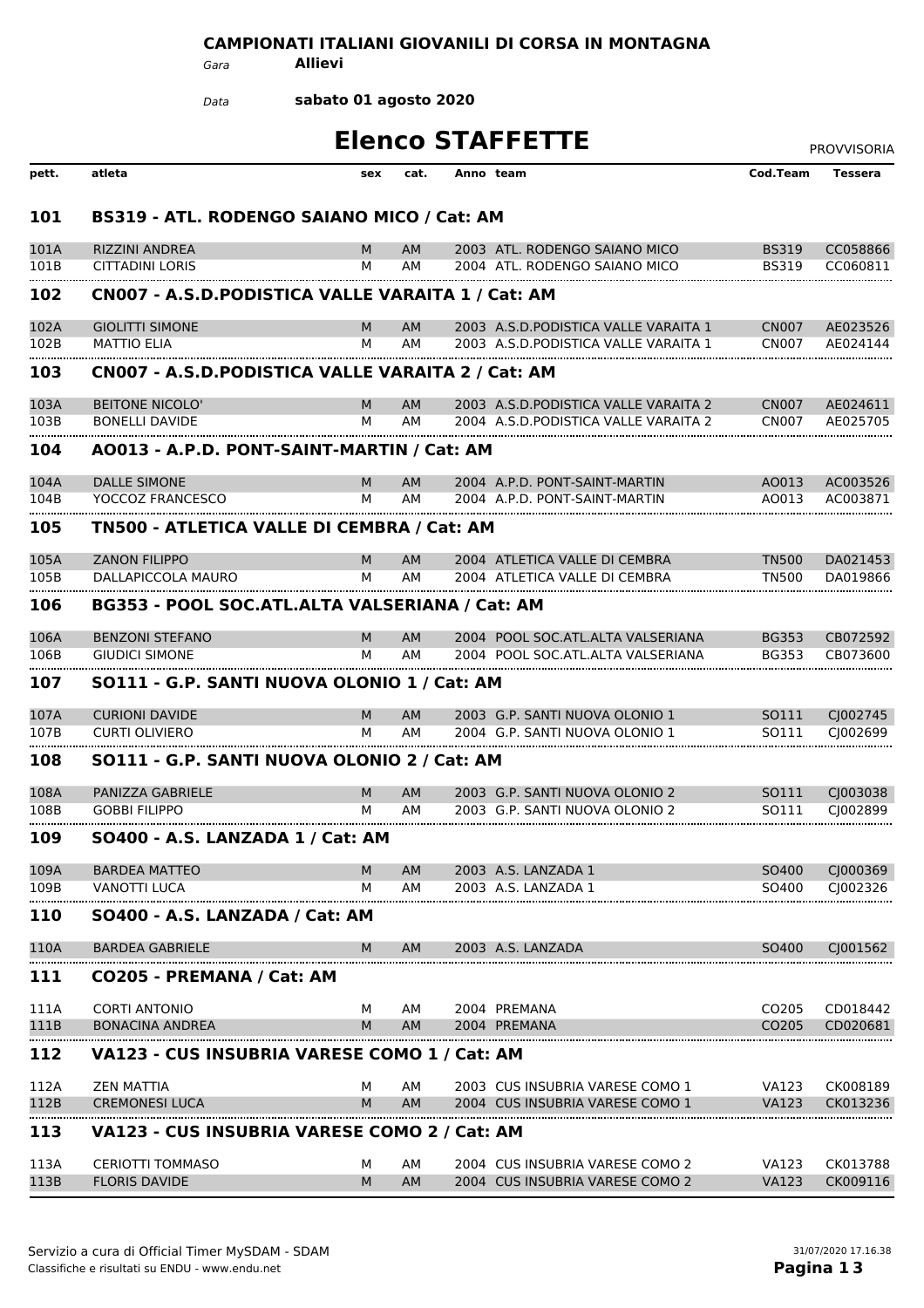## **Elenco STAFFETTE** PROVVISORIA

| pett. | atleta                                          | sex | cat.      | Anno team                        | Cod.Team          | Tessera              |
|-------|-------------------------------------------------|-----|-----------|----------------------------------|-------------------|----------------------|
| 114   | VA123 - CUS INSUBRIA VARESE COMO 3 / Cat: AM    |     |           |                                  |                   |                      |
| 114A  | <b>NOVATI DAVIDE</b>                            | м   | <b>AM</b> | 2004 CUS INSUBRIA VARESE COMO 3  | <b>VA123</b>      | CD011455             |
| 114B  | <b>TERLIZZI LORENZO</b>                         | м   | AM        | 2004 CUS INSUBRIA VARESE COMO 3  | <b>VA123</b>      | CK010126             |
| 115   | SO114 - G.S. C.S.I. MORBEGNO 1 / Cat: AM        |     |           |                                  |                   |                      |
| 115A  | <b>BORDOLI LEON</b>                             | м   | <b>AM</b> | 2004 G.S. C.S.I. MORBEGNO 1      | SO114             | CJ002354             |
| 115B  | <b>BONGIO FRANCESCO</b>                         | м   | AМ        | 2004 G.S. C.S.I. MORBEGNO 1      | SO114             | CI001170             |
| 116   | <b>SO114 - G.S. C.S.I. MORBEGNO 2 / Cat: AM</b> |     |           |                                  |                   |                      |
| 116A  | <b>BONGIO FEDERICO</b>                          | M   | <b>AM</b> | 2004 G.S. C.S.I. MORBEGNO 2      | SO114             | C <sub>1001113</sub> |
| 116B  | SPEZIALE GIOVANNI                               | м   | AM        | 2004 G.S. C.S.I. MORBEGNO 2      | SO114             | C <sub>1001112</sub> |
| 117   | <b>BZ085 - ASV GHERDEINA RUNNERS / Cat: AM</b>  |     |           |                                  |                   |                      |
| 117A  | <b>DEMETZ SAMUEL</b>                            | м   | AM        | 2003 ASV GHERDEINA RUNNERS       | <b>BZ085</b>      | VA010007             |
| 117B  | <b>DEMEZ SILAS</b>                              | м   | AМ        | 2003 ASV GHERDEINA RUNNERS       | <b>BZ085</b>      | VA017509             |
| 118   | CO208 - ATL. LECCO-COLOMBO COSTRUZ. / Cat: AM   |     |           |                                  |                   |                      |
| 118A  | <b>ARTUSI GIOVANNI</b>                          | M   | <b>AM</b> | 2003 ATL. LECCO-COLOMBO COSTRUZ. | CO <sub>208</sub> | CD008579             |
| 118B  | PUIU IONUT                                      | м   | AМ        | 2003 ATL. LECCO-COLOMBO COSTRUZ. | CO208             | CD018741             |
| 119   | TN119 - S.A. VALCHIESE / Cat: AM                |     |           |                                  |                   |                      |
| 119A  | <b>TARGHETTINI LUIGI</b>                        | м   | <b>AM</b> | 2003 S.A. VALCHIESE              | TN119             | DA020701             |
| 120   | TO006 - U.S. LA SALLE GIAVENO / Cat: AM         |     |           |                                  |                   |                      |
| 120A  | <b>CERUTTI EDOARDO</b>                          | м   | AM        | 2003 U.S. LA SALLE GIAVENO       | TO006             | AG041457             |
| 120B  | <b>LUBRANO GABRIELE</b>                         | M   | <b>AM</b> | 2003 U.S. LA SALLE GIAVENO       | TO006             | AG051883             |
| 121   | BL010 - A.ATL.DOLOMITI BELLUNO 1 / Cat: AM      |     |           |                                  |                   |                      |
| 121A  | MAZZUCCO SAMUEL                                 | м   | AM        | 2004 A.ATL.DOLOMITI BELLUNO 1    | <b>BL010</b>      | EB024527             |
| 121B  | <b>DA ROLD PATRICK</b>                          | M   | <b>AM</b> | 2003 A.ATL.DOLOMITI BELLUNO 1    | BI 010            | EB025624             |
| 122   | BL010 - A.ATL.DOLOMITI BELLUNO 2 / Cat: AM      |     |           |                                  |                   |                      |
| 122A  | <b>BORTOLUZZI FILIPPO</b>                       | М   | AM        | 2003 A.ATL.DOLOMITI BELLUNO 2    | BL010             | EB024063             |
| 122B  | DE CARLI IACOPO                                 | M   | <b>AM</b> | 2004 A.ATL.DOLOMITI BELLUNO 2    | BL010             | DA015026             |
| 123   | BS199 - ATL. VALLECAMONICA 1 / Cat: AM          |     |           |                                  |                   |                      |
| 123A  | <b>RINALDI FABIO</b>                            | м   | AM        | 2004 ATL. VALLECAMONICA 1        | <b>BS199</b>      | CC063570             |
| 123B  | <b>FIORONI SIMONE</b>                           | M   | <b>AM</b> | 2003 ATL, VALLECAMONICA 1        | <b>BS199</b>      | CC068446             |
| 124   | BS199 - ATL. VALLECAMONICA 2 / Cat: AM          |     |           |                                  |                   |                      |
| 124A  | <b>CAMORANI MARCO</b>                           | м   | AM        | 2003 ATL. VALLECAMONICA 2        | <b>BS199</b>      | CC064470             |
| 124B  | <b>GOULAHYANE AYMEN</b>                         | M   | <b>AM</b> | 2004 ATL. VALLECAMONICA 2        | <b>BS199</b>      | CC067320             |
| 125   | BS199 - ATL. VALLECAMONICA 3 / Cat: AM          |     |           |                                  |                   |                      |
| 125A  | <b>TOINI SAMUELE</b>                            | м   | AM        | 2004 ATL. VALLECAMONICA 3        | <b>BS199</b>      | CB068408             |
| 125B  | CATOTTI LORENZO                                 | M   | AM        | 2004 ATL. VALLECAMONICA 3        | <b>BS199</b>      | CB068409             |
| 126   | BL004 - G.S. QUANTIN ALPENPLUS / Cat: AM        |     |           |                                  |                   |                      |
| 126A  | <b>VOTTA FILIPPO</b>                            | м   | AM        | 2003 G.S. QUANTIN ALPENPLUS      | <b>BL004</b>      | EB026100             |
| 126B  | <b>SANI GIOVANNI</b>                            | м   | AM        | 2004 G.S. QUANTIN ALPENPLUS      | BL004             | EB024434             |
| 127   | TO003 - ATL. SUSA ADRIANO ASCHIERIS / Cat: AM   |     |           |                                  |                   |                      |
| 127A  | PAGANO DANIELE                                  | м   | AΜ        | 2003 ATL. SUSA ADRIANO ASCHIERIS | TO003             | AG044883             |
| 127B  | <b>GUGLIELMO MASSIMO</b>                        | M   | AМ        | 2004 ATL. SUSA ADRIANO ASCHIERIS | TO003             | AG039506             |